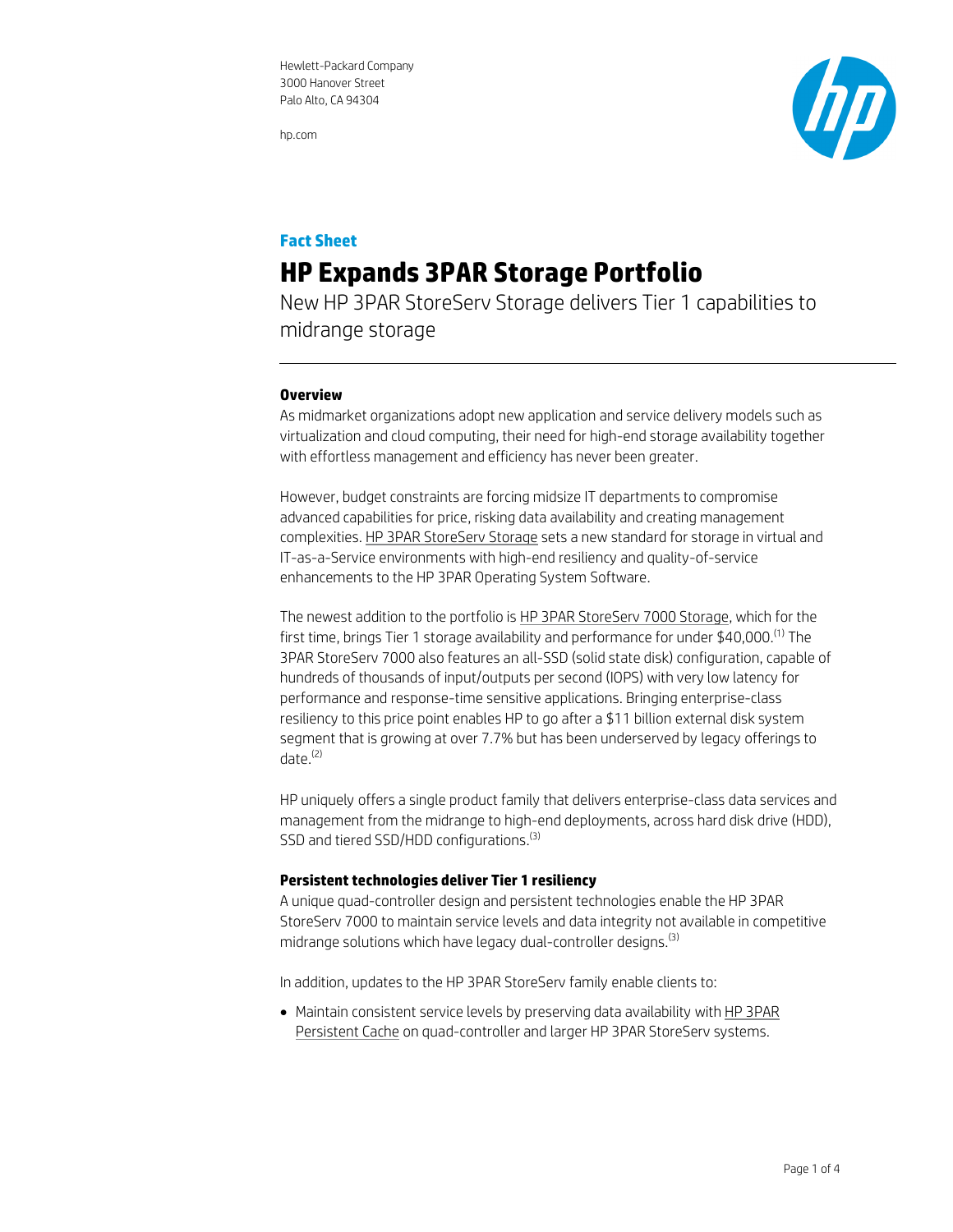- Nondisruptively upgrade controller software and replace hardware without requiring extra software wit[h HP 3PAR Persistent Ports.](http://h18006.www1.hp.com/storage/pdfs/4AA4-3465ENW.pdf)
- Maintain business continuity with transparent server failover within or between data centers without disruption to the host operating system, wit[h HP 3PAR Peer](http://h18006.www1.hp.com/storage/software/3par/pps/index.html)  [Persistence,](http://h18006.www1.hp.com/storage/software/3par/pps/index.html) which has initially been qualified for VMware vSphere™ environments.
- Move live data from an existing 3PAR system to the new 3PAR StoreServ 7000 online and nondisruptively with HP 3PAR Peer Motion.

## **Solid state options and quality of service enhancements ensure performance**

The HP 3PAR StoreServ 7000 is available in an all-SSD configuration that achieves speeds of more than 320,000 IOPS, which makes it ideal for performance-oriented applications.<sup>(3)</sup> This is 2.4 times that of a similarly priced competitive array.<sup>(4)</sup>

Organizations looking to consolidate more applications on less infrastructure can take advantage of these high-performing systems. To ensure performance is delivered where it is needed most, HP 3PAR Priority Optimization enables clients to manage the performance of individual applications to guarantee quality of service.

## **Increase capacity efficiency with a multiprotocol solution**

The HP 3PAR StoreServ 7000 platform minimizes costs with thin technologies that reduce capacity needs by at least 50 percent over legacy platforms. HP stands behind these results with a [Get Thin Guarantee.](http://www8.hp.com/us/en/products/data-storage/data-storage-products.html?compURI=1284392) (5)

The system also supports file and block data, offering enterprise-class features for in-line thin conversion and autonomic thin reclamation. This returns capacity to any block or filebased application as files are deleted. File services include support of the Server Message Block 3.0 file protocol for increased performance as well as high availability and security features such as data encryption at rest and in flight, file-level access control and clustered file services.

#### **Save time and simplify migration with autonomic management**

HP 3PAR StoreServ Storage 7000 has self-configuring, self-provisioning and selfoptimizing features that eliminate the need for specialized storage administration expertise and reduce storage management time by up to 90 percent. (6)

Like SmartStart on the HP Enterprise Virtual Array (EVA), [HP 3PAR SmartStart](http://h18006.www1.hp.com/storage/pdfs/4AA4-3465ENW.pdf) streamlines deployment to five steps and a matter of minutes. Existing HP EVA Storage clients can also leverage the new HP 3PAR Online Import software feature to quickly and easily move data from HP EVA to HP 3PAR StoreServ using Command View EVA.

The latest HP 3PAR Operating System Software includes a Web Services Toolkit and Representational State Transfer (REST) API that allows clients to integrate with their own automation tools using a standard and sustainable interface.

#### **Optimize performance, management and efficiency for virtualization**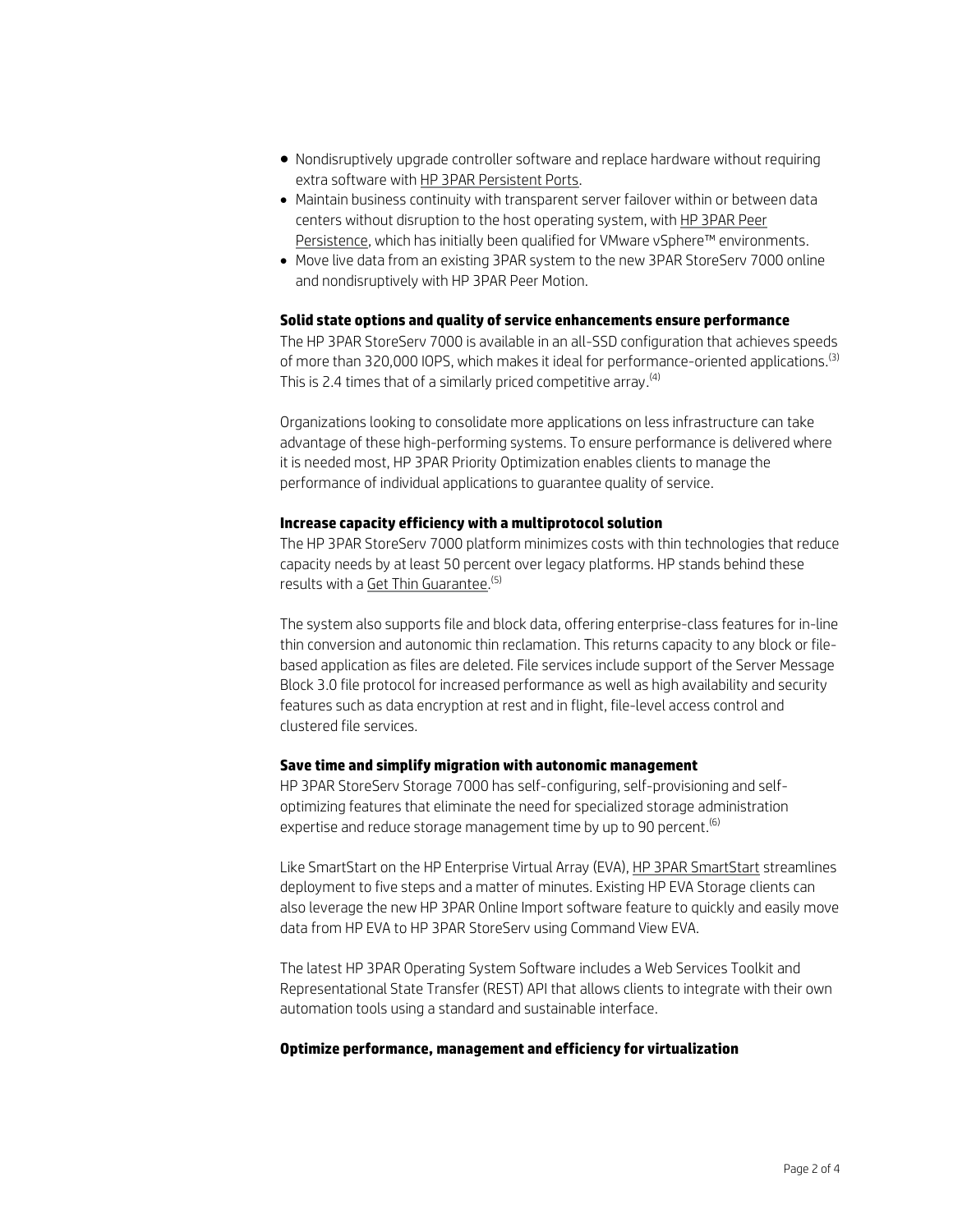With its advanced data services and system-wide striped architecture optimized for virtualization, HP 3PAR StoreServ 7000 is able to guarantee that customers can double VM density in VMware environments which enables customers to reduce infrastructure costs through additional consolidation. $^{(7)}$  In addition, the platform has tight integration with VMware and Microsoft virtualization platforms to deliver maximum performance, efficiency, and simplified management. VMware integration includes vStorage API support, vCenter management plug-in, Site Recovery Manager replication adapter, and HP 3PAR Recovery Manager for VMware. Microsoft integration includes support for Offload Data Transfer (ODX), thin provisioning, space reclamation, and SMI-S Provider for System Center 2012 integrated management.

## **Services help speed implementation, optimize investment**

To speed and simplify clients' transition from HP EVA Storage Arrays to HP 3PAR Storage, [HP Technology Services](http://www.hp.com/services/storage) is offering new consulting and support services, including:

- HP EVA to HP 3PAR StoreServ Acceleration Service: HP guides clients through the data migration process, or performs the migration on their behalf, to mitigate risk and lower costs. HP Data Migration Service offers expertise and proven methodology to help clients easily transition from competitive products to HP 3PAR StoreServ Storage.
- HP 3PAR StoreServ 7000 Storage Installation and Startup Service: HP helps clients deploy, configure and test the HP 3PAR StoreServ 7000 Storage System to speed implementation and maximize investment.
- HP 3PAR 7000 Replication Software Suite Installation and Startup Service, and HP 3PAR Peer Persistence Software Installation and Startup Service: HP helps clients plan, implement and test new storage software to speed implementation, while specialists provide demonstrations for effective utilization.

# **Pricing and availability**(8)

- The HP 3PAR StoreServ 7200 redefines the midrange with enterprise-class functionality from \$20,000. The quad-controller capable HP 3PAR StoreServ 7400 delivers Tier 1 storage starting at \$32,000. Both models will be available globally from HP or HP certified channel partners December 14.
- Existing HP 3PAR clients with a current maintenance contract can upgrade to HP 3PAR OS 3.1.2 at no extra cost.
- HP 3PAR Priority Optimization software is expected to be available in 2013.
- All available HP 3PAR thin software titles are included in the HP 3PAR 7000 OS Software Suite at no extra charge.
- New HP 3PAR StoreServ services are available now worldwide and pricing is based on customer configuration requirements.

In addition to mixed SSD/HDD and all-SSD configurations across the HP 3PAR StoreServ family, HP has announced the intent to develop an SSD-optimized hardware model based on the 3PAR operating system.

Additional information is available at [www.hp.com/go/3PARStoreServ.](http://www.hp.com/go/3PARStoreServ)